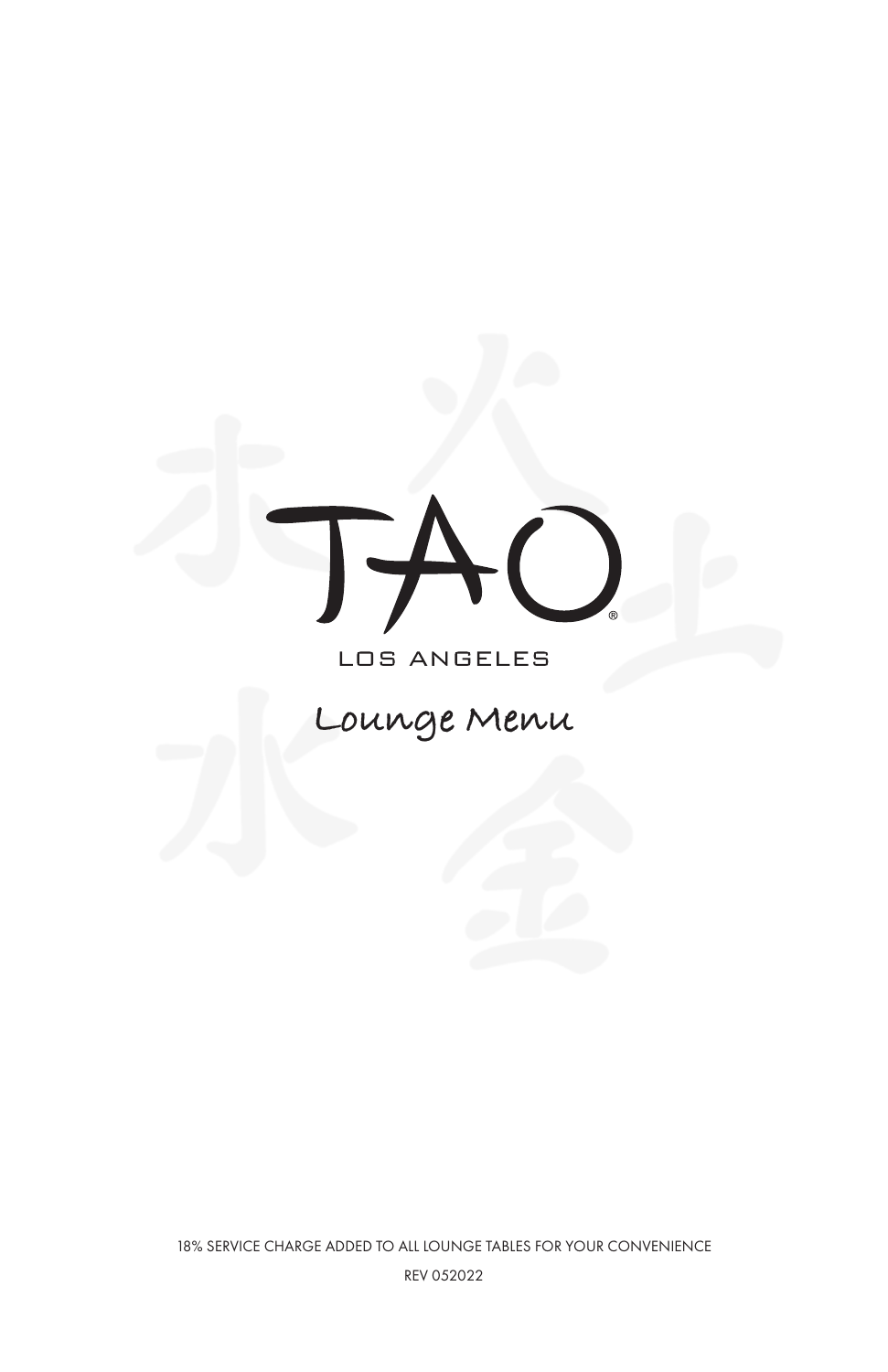## Specialty Cocktails

## Bubbles & Berries 25

Grey Goose Vodka, Chandon Sparkling Wine St. Germain, Strawberries

## Cucumber Sparkler 17

Cucumber infused The Botanist Gin, Sparkling Wine Cold Pressed Lime Juice, Organic Agave Essential Mint Oil

## Mango Chili Martini 19

Herradurra Blanco Tequila St. Germain, House Spiced Mango Purée

### Watermelon Mint Lemonade 19

Haku Vodka, Cold Pressed Watermelon & Citrus Juice, Essential Mint Oil

### Tongue Thai'd 19

Tres Generaciones Blanco Tequila Giffard Peche de Vigne Thai Chili and Cilantro Nectar Cold Pressed Lemon Juice

#### Lychee Martini 20

Absolut Elyx Vodka, St. Germain Japanese Lychee Infused Nectar

### TAO-tini 19

New Amsterdam Mango Vodka, Malibu Rum Cointreau Liqueur, Cranberry, Cold Pressed Lime Juice

#### Ruby Red Dragon 19

Ketel One Grapefruit Rose Botanical Vodka Yuzu Citrus, Hint of Pomegranate

### Nirvana 21

Patrón Silver Tequila, Passion Fruit Purée Ginger & Cold Pressed Lime Juice Chili Pepper, Red Bull Tropical Edition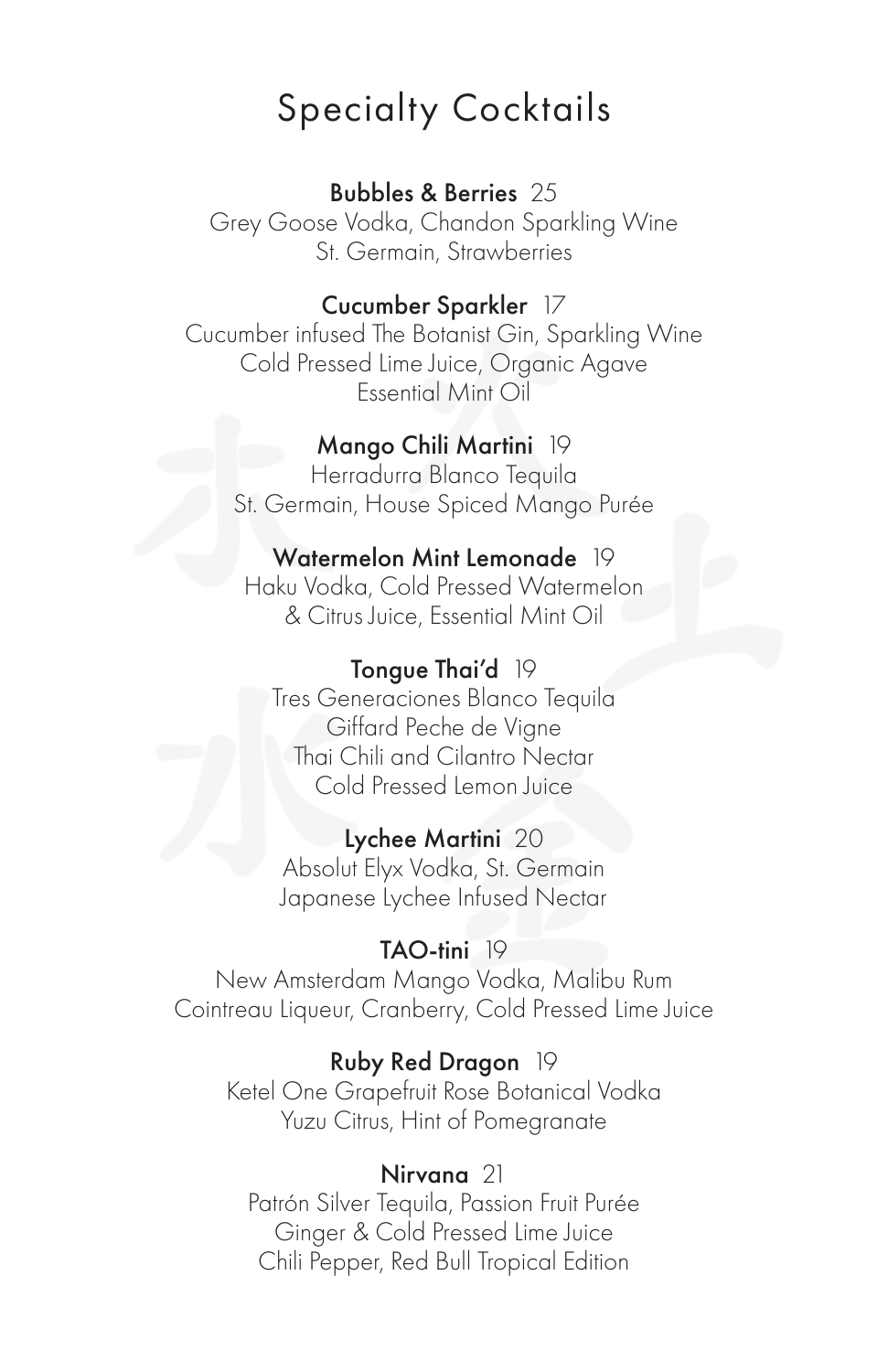# Wines by the Glass

## **Sparkling**

| Campo Viejo, Spain, NV                                                                               | 15 |
|------------------------------------------------------------------------------------------------------|----|
| Taittinger, 'La Francaise', Reims, France, NV                                                        | 21 |
| White                                                                                                |    |
| Pinot Grigio, Bollini, Trentino, Italy, 2018                                                         | 15 |
| Chardonnay, Laguna<br>Russian River Valley, California, 2017                                         | 16 |
| Riesling, Jean-Baptiste Adam, 'Les Natures'<br>Alsace, France, 2017                                  | 16 |
| <b>Sauvignon Blanc</b> , Orin Swift, 'Blank Stare'<br>Russian River Valley, Sonoma, California, 2018 | 21 |
| Chardonnay, Cakebread, Napa Valley, California, 2018                                                 | 26 |
| Rosé                                                                                                 |    |
| Grenache, Domaine La Colombette, 'Notorious Pink'<br>Languedoc-Roussillon, France, 2018              | 15 |
| <u>Red</u>                                                                                           |    |
| Malbec, Terrazas, Mendoza, Argentina, 2018                                                           | 15 |
| Merlot, St. Francis, Sonoma County, California, 2016                                                 | 15 |
| Pinot Noir, J Vineyard, California, 2017                                                             | 17 |
| Cabernet Sauvignon, Louis M. Martini<br>Napa Valley, California, 2016                                | 21 |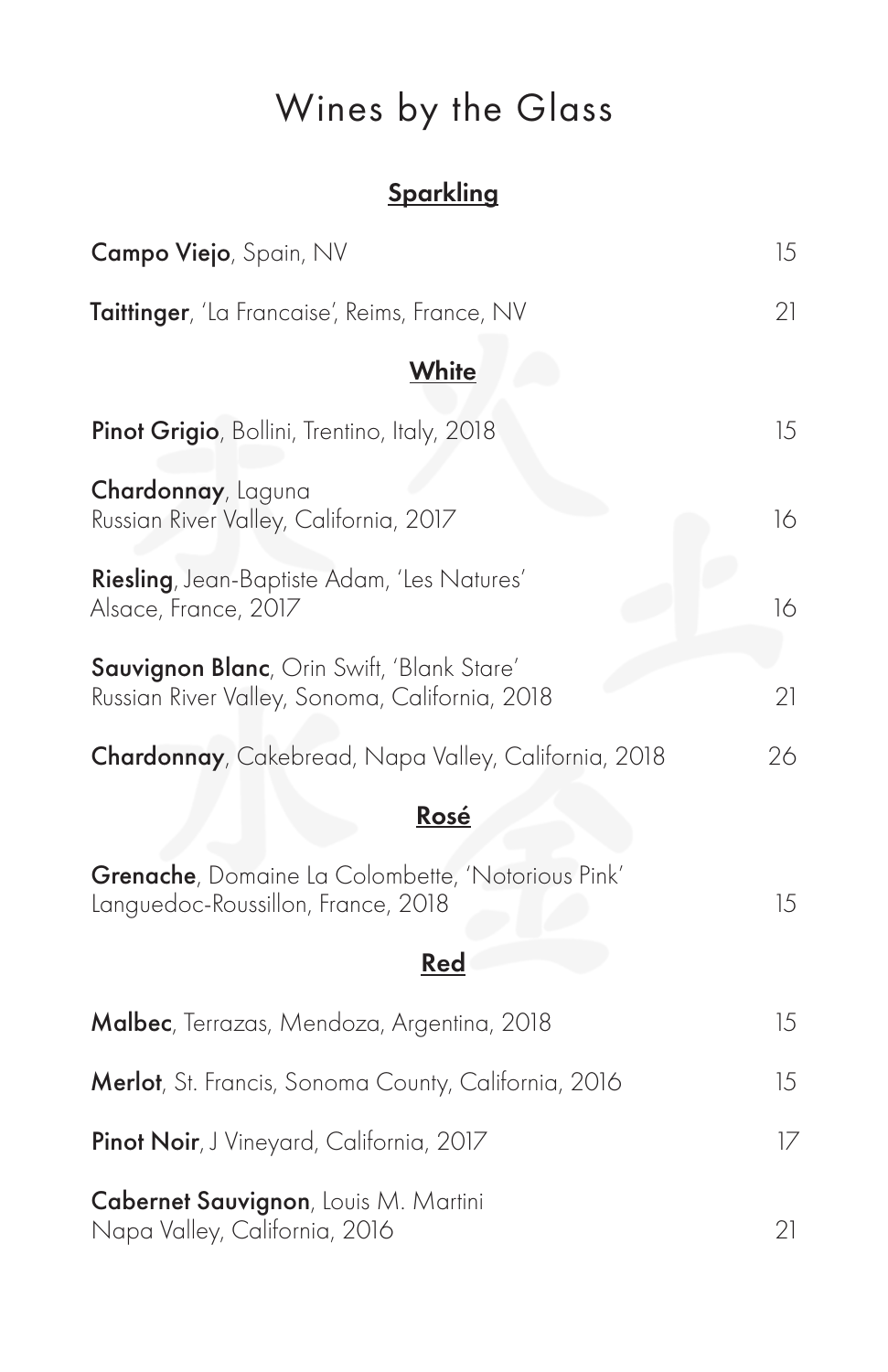## Sake

| Earth                               | 5 <sub>oz</sub> |    | 10oz 720ml  | 1.8L |
|-------------------------------------|-----------------|----|-------------|------|
| Notes of Earth, Nuts and Umami      |                 |    |             |      |
| <b>TAO House Sake</b>               | 12              | 24 |             |      |
| Bride of Fox                        |                 |    | 80          | 160  |
| The Seven Spearsmen-                |                 |    |             |      |
| Junmai Daiginjo                     |                 |    | $175$ 500ml |      |
|                                     |                 |    |             |      |
| <b>Spirit</b>                       |                 |    |             |      |
| <b>Notes of Fruits and Blossoms</b> |                 |    |             |      |
| Cabin in the Snow-                  |                 |    |             |      |
| Junmai Ginjo                        | 4               | 27 | 95          | 180  |
|                                     |                 |    |             |      |
| <u>Tranquil</u>                     |                 |    |             |      |
| Light, Clean and Water-like         |                 |    |             |      |
| Beautiful Lily-Honjozo              |                 |    | 51          | 110  |
| SOTO-Junmai                         | 15              | 30 | 65          |      |
|                                     |                 |    |             |      |
| <b>Eternal</b>                      |                 |    |             |      |
| Light, Clean and Water-like         |                 |    |             |      |
| Joto-Nigori                         | 14              | 28 | 80          | 150  |

## Virgin Cocktails 12

## Zhen Bang

Fresh Raspberries, Cold Pressed Lime, Sparkling Water

## Red Shen

Pomegranate, Cold Pressed Lime, Orange, Pineapple and Bajan Spices, Sparkling Water

## Lajiao Cucumber Buck

Cold Pressed Lemon & Lime, Cucumber Water Habanero, Ginger Beer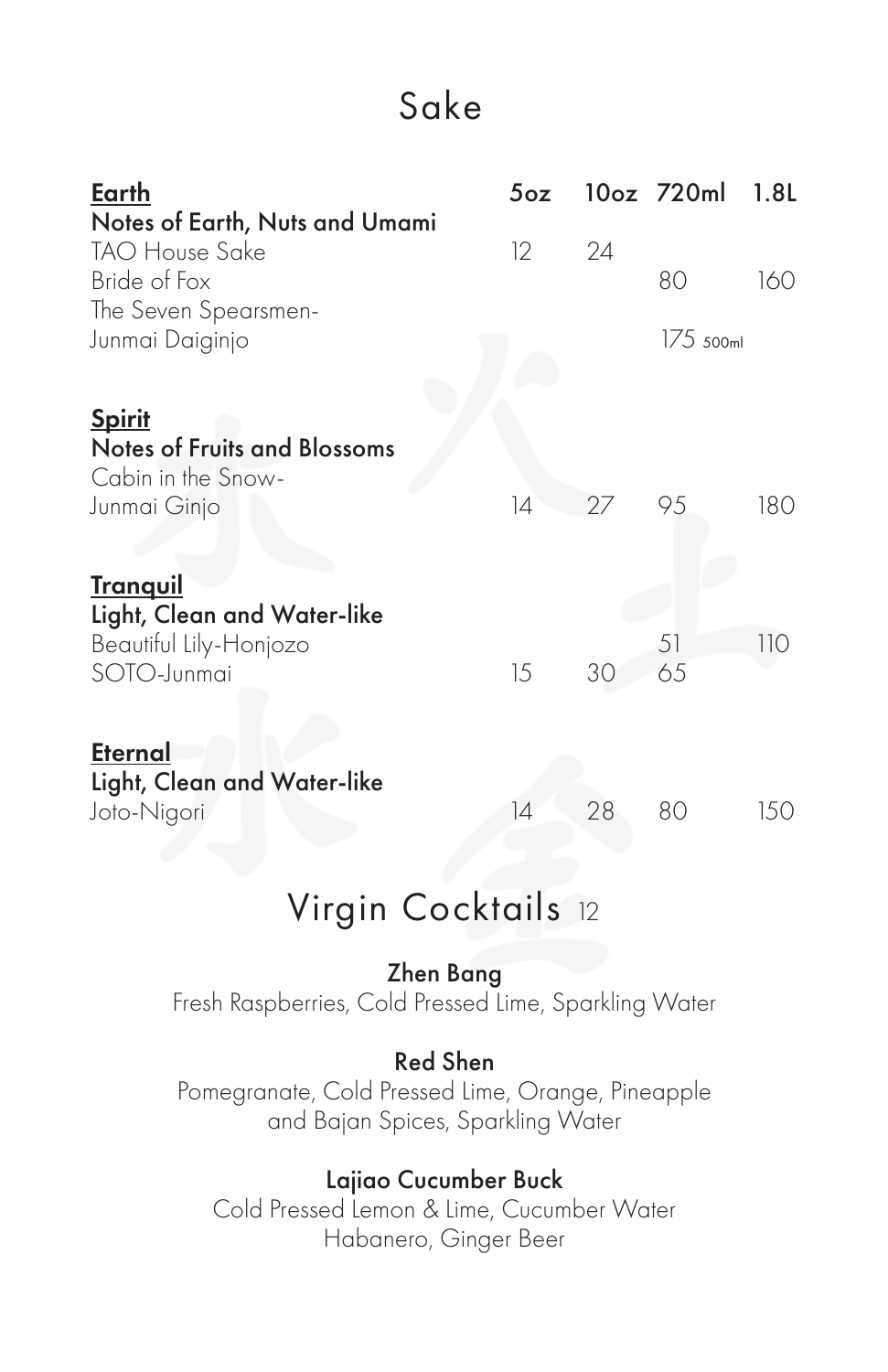## Beer

| Tsingtao, China                | 9  |
|--------------------------------|----|
| Sapporo, Japan                 | 9  |
| Kirin Light, Japan             | 9  |
| Firestone 805, USA             | 9  |
| Bug Light, USA                 | 9  |
| Michelob Ultra, USA            | 9  |
| Lagunitas India Pale Ale, USA  | 9  |
| Heineken 0.0 N/A, Holland      | 9  |
| Heineken, Holland              | 12 |
| Coedo India Pale Lager, Japan  | 12 |
| Coedo Hefeweizen, Japan        | 12 |
| <b>Stella Artois</b> , Belgium | 12 |